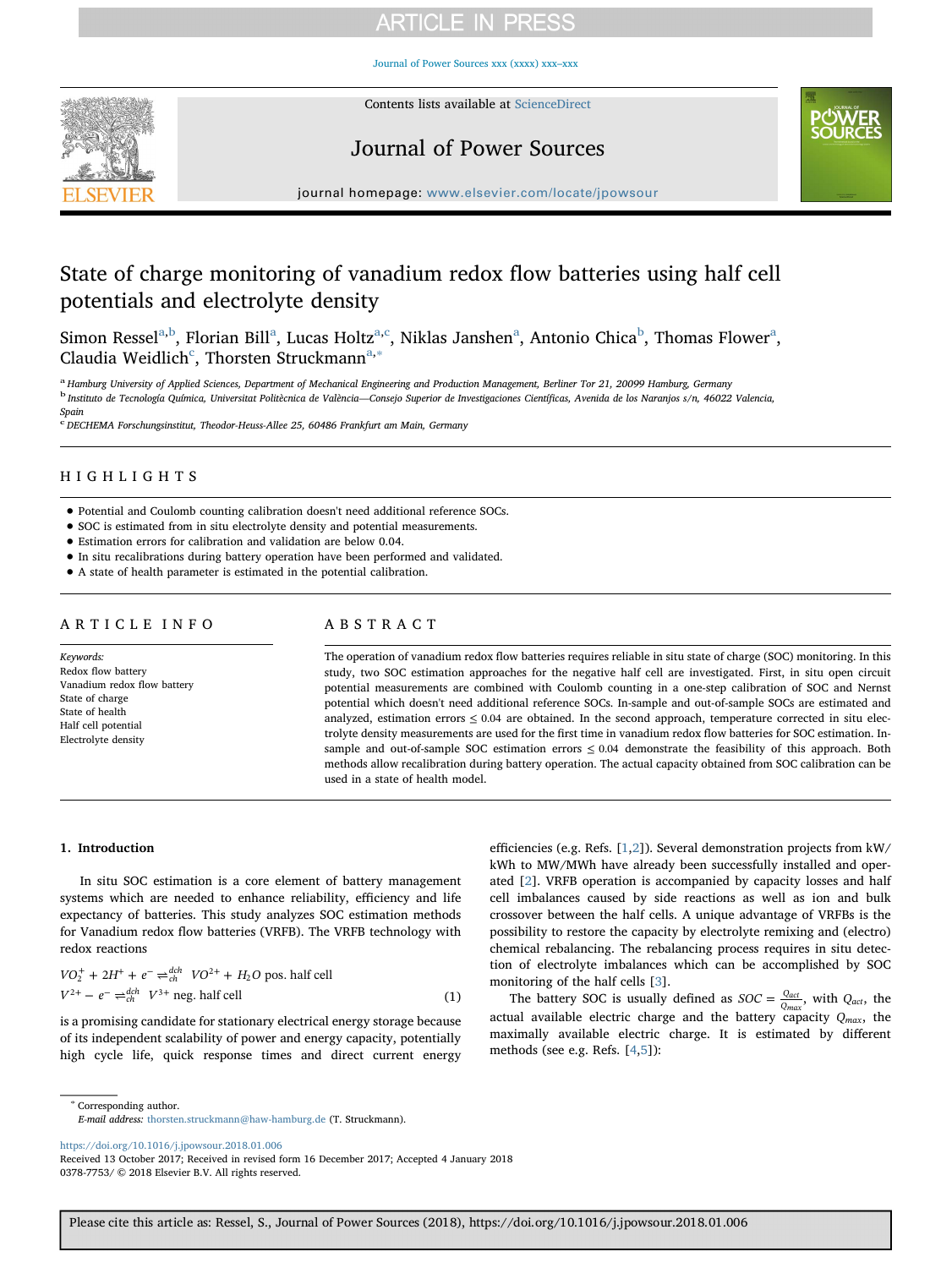**Coulomb counting** relies on the transferred charge  $\Delta Q = \int_{t_0}^{t_1} I(t) dt$  $\mathbf{0}$ 1 estimated as the time integral of the easily measurable external electric current  $I(t)$  (taken as positive during charge)

$$
SOC(\Delta Q) = m\Delta Q + SOC_0, \ m = \frac{1}{Q_{max}} \tag{2}
$$

starting from a known reference *SOC*<sub>0</sub>. Due to its simplicity it is widely used but suffers from inaccuracy of current measurements, error accumulation of the integration as well as from side reactions, crossover and total capacity loss. Potentiomeric titration relies on the ex situ chemical analysis of the electrolyte components [[3](#page--1-2)]. It suffers from the experimental effort and is time consuming, thus hardly suitable for online monitoring [[6](#page--1-5)]. Spectroscopic methods like UV/vis spectroscopy rely on electrolyte absorbance for one or several wavelengths. While the method is established for the negative electrolyte it is difficult to apply for the positive electrolyte  $[3,7,8]$  $[3,7,8]$  $[3,7,8]$  $[3,7,8]$  $[3,7,8]$ . An online electrolyte spectroscopic monitoring system is described by Zhang et al. [\[6](#page--1-5)], which enables to monitor the transmittance spectra of the positive and negative electrolytes. The color changes of the positive and negative electrolytes in the vicinity of  $SOC = 0$  and  $SOC = 1$  are often qualitatively used as an indicator for 'completely' charged or discharged electrolytes [[3](#page--1-2),[9](#page--1-8)]. Electrolyte conductivity is already used for SOC estimation [[10\]](#page--1-9) but needs calibration for varying electrolyte compositions. Cell potential and terminal voltage measurements use the Nernst equation, battery models or look-up tables for SOC estimation of the whole cell  $[4,11,12]$  $[4,11,12]$  $[4,11,12]$  $[4,11,12]$ . While the total cell voltage is current dependent and thus nonlinearly correlated to the Nernst equation, the total open circuit potential (OCP) doesn't reflect the half cell imbalances. Half cell Nernst potential measurements are applicable in situ with reference electrodes (REs) [\[8,](#page--1-7)[10](#page--1-9)[,13](#page--1-12)[,14](#page--1-13)]. The Nernst equation is typically directly used for SOC estimation. Since REs can be implemented in both half cells, this methods enables the detection of imbalances. However estimation errors arise due to impurities in the RE and the instability of RE potential [\[15\]](#page--1-14). Because of this, recalibration during battery operation is needed. Electrolyte density is used for SOC estimation in lead-acid batteries [[16\]](#page--1-15). The correlation of the Vanadium electrolyte density and SOC has been considered by Skyllas-Kazacos et al. [\[17](#page--1-16)] but without giving details on the measurement method and estimations. Density values of various vanadium(III) sulfate solutions at different acid concentrations and temperatures have been measured by Mousa [\[18](#page--1-17)]. Battery models typically rely on state models for the battery. They can combine different measurements with differential equations and/or Kalman filtering and are used in battery management systems for multiparameter estimation(e.g. Ref. [[19\]](#page--1-18)). The methods proposed in this study though being stand-alone SOC estimation methods could be used as inputs for battery models.

Reference SOCs for SOC calibration are typically obtained from mixtures of  $SOC \approx 0$  and  $SOC \approx 1$  electrolytes and/or Coulomb counting [[3](#page--1-2)]. The completely charged or discharged states are indicated by color changes and low current densities for high discharge or charge overpotentials. Apart from systematic errors due to the imprecisely known electrolyte composition, these reference SOCs are difficult to apply for recalibration during battery operation. Thus, in addition to in situ SOC estimation, self consistent reference SOCs are needed for in situ recalibration.

In the following sections we propose and examine two SOC monitoring methods for the negative VRFB half cell. The first method combines Coulomb counting with in situ measurements of the half cell potential using REs. By this way reference SOCs and the reference potential for the SOC estimation are calibrated in one step, and due to the self consistency of the calibration, no additional reference SOCs are needed. For the second method density modules are implemented in the electrolyte cycle of a VRFB to measure the in situ densities during operation. After correcting the temperature dependence of the density the reference SOCs obtained by the first method are correlated to the measured density values. Experimental VRFB data from a 'complete

discharge-charge' calibration cycle (within *SOC*  $\approx$  1 and *SOC*  $\approx$  0) and validation cycling (6 constant current cycles) are used to calibrate, recalibrate and validate the proposed methods. Auxiliary measurements have been carried out to determine the temperature dependence of the density. Results of the calibration process with estimation errors and validation results considering the parameter stability as well as estimation errors for cycling data are analyzed. In total, more than 100 h of battery operation are covered. This study extends work on SOC estimation done by Weidlich et al. [\[8,](#page--1-7)[20\]](#page--1-19).

#### 2. Experimental

#### 2.1. In situ measurement of half cell potential and electrolyte density

The overall test setup is implemented in the test rig described in Ref. [[21\]](#page--1-20). In situ electrolyte density and potential measurements are conducted by use of a flow through density module and custom made flow armatures. To avoid high pressure load on the density module and reference electrodes (REs), sensors are implemented behind the half cell outlets of the VRFB cell. This setup might show discharge-charge time lag effects since the electrolyte composition in the measuring cells differs from the reservoir electrolyte. However, the effects are expected to be small as the VRFB is operated with a high electrolyte excess  $\lambda = |I_{\text{stoi}}/I_{\text{cell}}|$  in the test runs.

Electrolyte density is measured using DMA 35n Liquid Density Modules of Anton Paar. The module determines the density of liquids up to  $2 \text{ g m}^{-1}$  using the oscillating U-tube principle. Validation with distilled water has been performed and confirmed the quoted systematic errors below 0.0005 g ml<sup>-1</sup>. The corresponding sample temperature is measured directly by a built-in temperature sensor.

Half cell potential is measured using a  $Hg/Hg_2SO_4$  reference electrode (HgE) in 2*M H*<sub>2</sub>SO<sub>4</sub> (Sensortechnik Meinsberg) against a heat treated flow-by graphite felt electrode (SIGRACET GDL #2614 Pyron, SGL Carbon). The reference electrode with an inner electrolyte containing sulfuric acid has been chosen to fit the solvent composition of the vanadium electrolyte. To avoid pressure driven influx of the measured electrolyte into the inner electrolyte of the reference electrode, a pressure compensation pipe is installed between the electrolyte cycle and the RE. The calibration of the reference electrode by repeated measurements against a satured calomel gauge electrode (Sensortechnik Meinsberg) resulted in a potential shift of 654 mV with respect to the standard hydrogen potential and an estimated systematic measurement error of  $\approx 1 mV$ . Thus the standard potential of the negative half cell against the reference electrode is expected to be in the range of  $E_{nhc}^{0'} = -0.255V - 0.654V = -0.909V$  vs. HgE. The half cell potential differences have shown no significant deviations from the open circuit voltage of the battery cell which confirms the validity of the half cell potential measurements.

### 2.2. Calibration and validation data

Calibration and validation measurements of the electrolyte density and potential were done with a planar VRFB test cell (Micro Flow Cell, ElectroCell) with 10 cm<sup>2</sup> active membrane area and (3.15  $\times$  3.15) cm<sup>2</sup> flow-through graphite felt (SIGRACELL KFD 4.6 EA, SGL Carbon) electrodes. Heat treatment of the electrodes was done by SGL Carbon and electrode compression ratio was set to 24%. The cation exchange membrane (fumasep F10100, FUMATECH BWT GmbH) with a thickness  $t = 100 \mu$ m was employed as separator material. The test cell was integrated in the test rig and operated in 4-tank and 2-tank mode during calibration and validation cycling, respectively. Prior to all measurements the test setup was purged with Ar gas. 100 ml of 0. 8*M VOSO*4, 0.  $4M V_2(SO_4)_3$ , 0.  $05M H_3PO_4$  and  $2M H_2SO_4$  (GfE-Metalle) often denoted as '1.  $6M V^{3.5+}$  electrolyte' was filled in each tank at the beginning of every measurement run. To prevent oxidation of electrolyte the